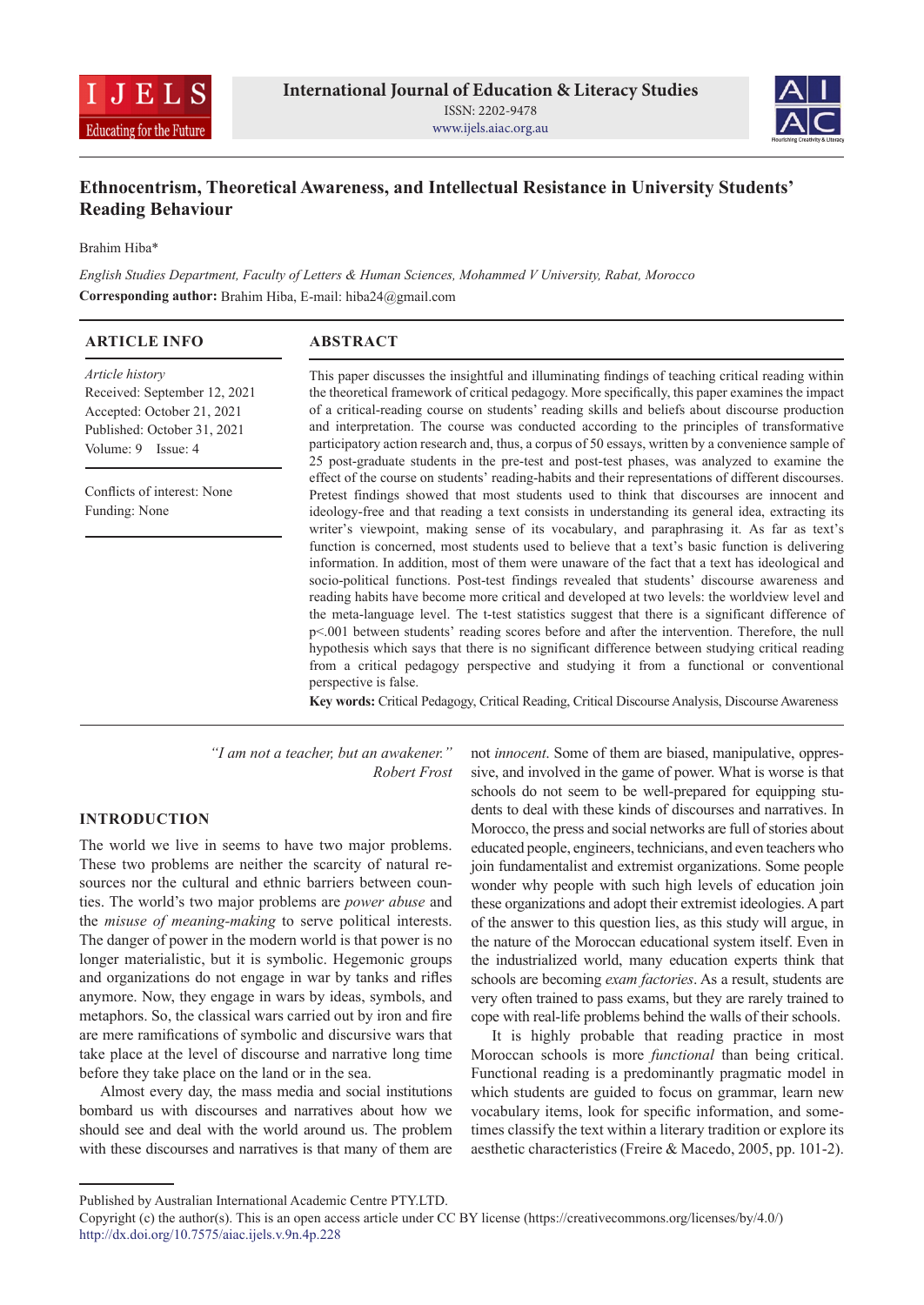However, the hidden elements of the text such as its ideological loading, its cultural colour, its official pronouncements, its traditional clichés, and its received wisdom remain unquestioned (Shor, 1992, p. 129).

For this reason, many scholars (Freire, 2005; Giroux, 2010; Shor, 1992) have long been calling for an alternative educational system to conventional education that would empower students and enable them to cope with the challenges of the post-modern world. This alternative educational system is critical pedagogy (Freire, 2005). Critical pedagogy is a philosophy of education and a social movement which integrates education with critical social theory (Kincheloe & Steinberg, 1997, p. 24).

Freire (2005, pp. 72-73) distinguishes between two models of education: *banking education* and *problem-posing education*. In the former, teachers are seen as banks of knowledge; they know everything, and their role consists in filling students' heads with knowledge. The teacher deposits knowledge, the students, who barely know anything, receives it. Students are not encouraged to establish links between the discourses they receive in the classroom and the world beyond school's walls. For this reason, a lot of critical-pedagogy scholars suggest that education should make students think *critically* about the discourses they receive at school.

It is claimed that studying critical reading within critical pedagogy's theoretical framework helps students "develop consciousness of freedom, recognize authoritarian tendencies, and connect knowledge to power and the ability to take constructive action" (Giroux, 2010). Accordingly, the purpose of this study is to test this theory of critical pedagogy and see if teaching critical reading within the theoretical framework of critical pedagogy is more fruitful than teaching it from a functional or traditional pedagogy perspective (Freire, 1970; Harste, 2003; Lewison et al., 2002).

Studies about teaching critical reading are rich and diverse. However, those that have been conducted from a critical pedagogy perspective are rare and have many gaps and limitations. For instance, at the level of teaching critical reading approaches, most researchers used only one approach in their interventions. Moreover, most of these approaches focused only on language analysis which is based on critical discourse analysis (henceforth CDA). Wallace's (2003) study, for example, did not move beyond using Halliday's Systemic Functional Grammar. In Ko's (2013) and Correia's (2006) studies, students were not exposed to any form of pre-teaching of critical reading theories or discourse analysis approaches. Correia (2006) used only three questions to encourage students to read and think critically about texts. These questions were about the verbs' tenses, passive and active voice, and the metaphors. All these three questions were used to enable students to see whether a text's function is to inform, to influence, or to entertain.

Ebrahimi and Rahimi (2013) used only one model of critical reading. This model is Cots' (2006) critical-reading model. This model has three dimensions: (i) social practice (ii) discursive practice, and (iii) textual practice. In all these dimensions students were asked to explore issues such as the relationship between the text and the society from which it came, the text's language style, and the text's genre and readership. Dar, Rahimi, and Shams, (2010) too used only one model of critical reading in their intervention, which was an adaptation of van Dijk's (2001) model of CDA.

Matin (2017) conducted a study in which he investigated the effects of using CDA on students' critical reading in an EFL classroom. Martin's (2017) critical reading course was based on developing students' critical reading skills by exposing students throughout the whole course to a set of questions that was adopted from Wallace (1992) and Systemic Functional Linguistics related framework for critical reading. This set of questions was comprised of questions such as "what ways are there in which we might write about the topic?" "why do you think the text was written?" During the course, students were offered ten topics to choose. These topics represent several genres, such as article, news item, speech, letter, and cover story. Texts also contained social and political issues that were opened to lively discussion. Matin's (2017) study resulted in students' critical reading improvement.

Hazaea's (2020) study was about the development of critical intercultural awareness among EFL students in the context of a critical reading enrichment course in the preparatory year at a Saudi university. The teacher equipped students with tools from CDA for analyzing intercultural texts. The study's data were collected from students' reflective writings in their portfolios. It was found that students demonstrated a balanced intercultural awareness associated with the discourse of food diversity. Students also effectively appreciated cultures of the self and others and demonstrated appropriate intercultural knowledge of the self and others. The study suggests the effectiveness of CDA as a teaching and learning strategy to increase critical intercultural awareness (CIA) among EFL students. The students were provided by linguistic tools which were taken from CDA and systemic functional grammar.

So, many researchers in the studies mentioned above depended only on one approach of teaching critical reading. Whether researchers used Cots' (2006) model, van Dijk's (2001) model, or Fairclough's (1989) model, all these models are based on CDA. So, most studies lacked theoretical multi-disciplinarity. Discourses are multi-dimensional and understanding a discourse is a complex process. So, an effective way of teaching critical reading should take into consideration two elements: theory and practice. Teaching critical reading without a clear theoretical framework is blind, practicing critical reading without a rich and diverse set of analytical tools is sterile.

Thus, this study will fill in two research gaps: a theory gap and a practice gap. The theoretical gap will be filled in by designing a syllabus for teaching critical reading within the framework of critical pedagogy and exploring its impact on students' discourse awareness and worldviews. Changing students' frames of reference or their ways of reading the word and the world is one of the main goals of critical pedagogy and transformative learning. Both schools call for working on students' consciousness. Thus, in his writings Freire (1970) calls for raising students' *conscientization*, whereas Mezirow (1997) calls for transforming students' *frames of*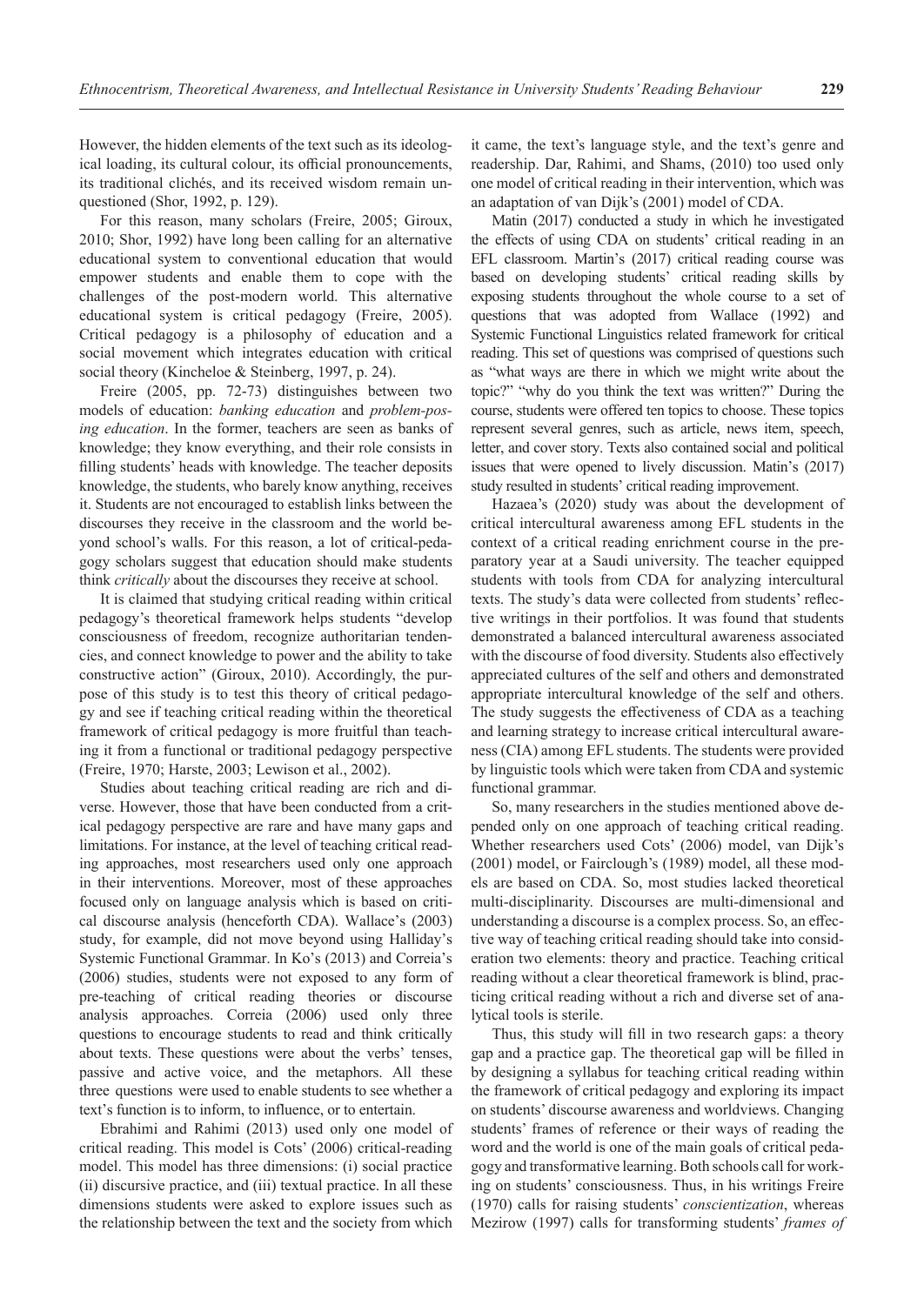*reference*. For Freire (1970), conscientization means "developing a critical awareness" which would enable students to "perceive social, political, and economic contradictions [and therefore] take action against the oppressive elements of reality" (Freire, 1970, p.19). For Mezirow (1997), frames of reference are the structures of assumptions through which we understand our experiences. Teachers, Mezirow (1997) claims, should work on their students' frames of reference because these frames are most of the time bad habits of mind and "are primarily the result of cultural assimilation and the idiosyncratic influences of primary caregivers" (Mezirow, 1997, p. 6).

The practice gap in this study will be filled by using a multidisciplinary approach to teaching critical reading. Thus, in addition to CDA, this study will use a rich and diverse set of concepts borrowed from critical theory thinkers. I believe that teaching critical reading in the light of CDA is not enough. Critical-pedagogy teachers should move a step forward by giving students the chance to explore other theories. For this reason, in the context of this study, students' schemata and worldviews will also be worked on. More specifically, in this study students will not only be taught some techniques of critical thinking skills, but also students will be given the chance to revise and examine many concepts and perceptions they used to have before the intervention takes place.

By concepts and perceptions, I mean students' beliefs and opinions about issues such as discourse, ideology, power, false consciousness, and the relationship between discourse and society. This chance that will be given to students to re-examine their concepts and beliefs about the aforementioned issues would not be possible without an excessive exposure of students to the prominent figures of critical theory thinkers such as Nietzsche, Marx, Foucault, and Derrida.

As far as the theoretical framework of this study is concerned, the analysis and interpretation of findings and answering the research questions will be done in the light of the theory of critical pedagogy and its basic concepts such as *banking pedagogy*, *critical consciousness*, *discourse awareness*, and *empowerment.* The research questions and hypotheses that guided this study are as follows: (i) What representations and beliefs did students use to have about reading practice and discourse analysis before studying reading within the theoretical framework of critical pedagogy? (ii) Do students' frames of reference and reading habits change after being exposed to a critical-pedagogy-oriented reading class? And (iii) Is the dichotomy of critical pedagogy versus functional pedagogy found in the literature a true hypothesis?

# **METHODS**

### **Research Design and Sampling**

This research is a transformative participatory action research (PAR). More specifically, the action research model that was adopted in this study was Stringer's model (2007, p. 9). This model contains three phases: look, think, and act. The spiral aspect of this model entails that action research

is not a one-direction, and linear process, but it is a process of repeating and revising procedures (Creswell, 2012). Implementing this three-step process of looking, thinking, and acting in this study means that after being given a discourse or text to read, students reading-and-thinking behavior was observed, then notes about their critical-reading difficulties were taken, after that students' difficulties were analyzed. Finally, action was taken on my part to enable my students to overcome those difficulties. Taking action means providing my students with extra exercises, new analytical concepts and reading theories, and enlightening them about new analytical strategies for thinking about discourses and dismantling them.

The intervention in this research was carried out through the implementation of a critical-reading course, which was given to an English master's class in the English department in Cadi Ayyad University in Marrakesh, Morocco. The course was given on a time span of 18 weeks, 2 hours each week. So, students were exposed to 36 hours of learning critical-reading and critical thinking. The participants were the teacher, who was the researcher himself, and 25 post-graduate students. As far as gender is concerned, the students were 11 males and 14 females. Students' average age was 23. The youngest student was 20 years old and the oldest one was 30. Twenty-three students were linguistics majored and two of them were literature majored. The students came from different universities in different Moroccan cities. Thus, eight students were from the South of Morocco, nine from the Mid-west, five from the North, but three students were from Senegal, Mauritania, and Yemen. Students' English language proficiency was near native. As far as the religious and ethnic backgrounds of students are concerned, all students came from an Arabo-Islamic background, except one Senegalese student who was a Muslim, but not an Arab.

The study's sampling strategy was convenience sampling. It was impossible to opt for a random sampling strategy because the students in the English department were very busy with exams and do not have much free time. It was almost impossible to find any voluntary students to participate in the critical-reading course. So, this class underwent this pedagogical experiment because it was the only available class.

### **Course Description**

The course had two dimensions: a theoretical dimension and a practical dimension. In the theoretical dimension, the teacher gave presentations and organized class discussions about critical-reading basic concepts, whereas students were asked to do some extensive readings in CDA (Fairclough, 1989) and critical reading theory (Dobie, 2011) before coming to class.

Thus, week 1 and week 18 of the course were allotted to pre-testing and post-testing. Week 2, 3, and 4 were dedicated to discussing Foucault's (1979) concept of power, Marx's concept of *ideology* and *false consciousness* (Ponzio, 1993), and Fairclough's (1989) concept of *discourse*. In week 5, 6, and 7 students were exposed to the concept of empty signifiers (Chandler, 2007, p. 78), and *hiding agency* (Fairclough,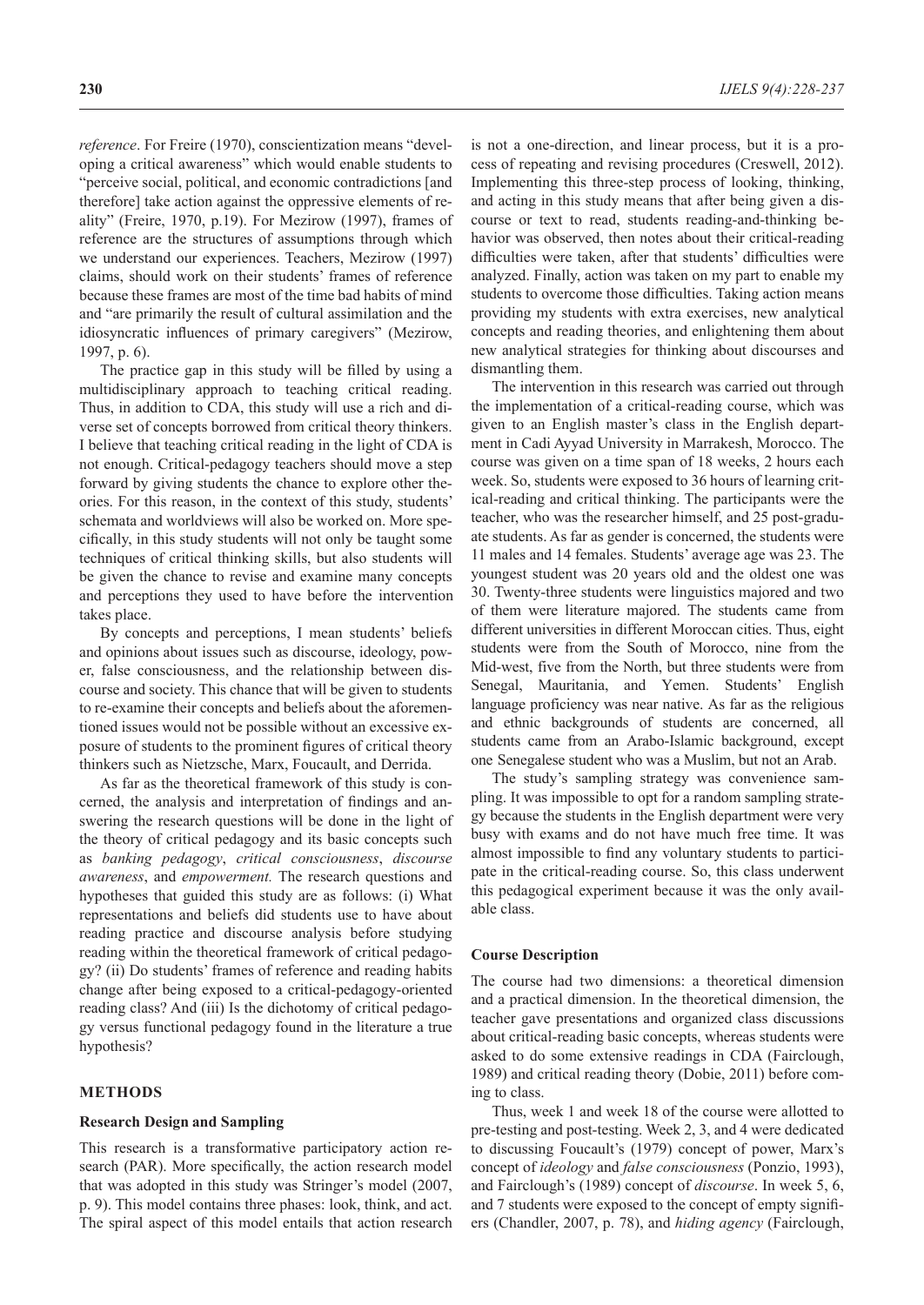1989, pp. 124-5). Week 8 was for studying Halliday's concept of *transitivity* (Machin & Mayr, 2012, pp. 104-131). Form week 9 to week 11, students were introduced to *critical metaphor analysis* (Charteris-Black, 2005). Weeks 12 and 13 were about analysing informal fallacies (van Eemeren, 2001). From week 14 to week 17 students were exposed to Derrida's concept of deconstruction (Dobie, 2011).

As far as the practical dimension is concerned, each time students were exposed to a critical-reading concept or theory they were also given a text and were asked to apply that concept to the text. When it comes to reading materials, students were given texts that differ in terms of genre and function. In addition to newspaper articles and political speeches other text genres such as songs, advertisements, videos, religious sermons, and administrative documents were also used during the course. The rationale behind such textual diversity is to expose students to the variety of language use in every text genre and to inculcate in students' minds the idea that the ideological use of language and meaning is not limited to a specific genre.

The teaching methods used in the course were the Socratic Method (Boghossian, 2006) which consists of the teacher's role of *problematizing* texts under study and *Juxtaposition* which is about giving students two texts tackling the same issue but written by two different writers. In this case, students were asked to read the two texts and analyze how the writer deals with the issue under investigation. *Juxtaposition* was used to draw students' attention to the *relativity of point of views* in discourses and to teach students that people do not see the world with the same lens.

Another teaching technique that was used in class is using *risky texts*. In contrast with functional or traditional pedagogy in which students are given texts of formal English or canonical literature, in this course students were usually provided with texts that tackle quite unusual issues to be found in a conventional reading class such as racism, atheism, extremism, sexism, homosexuality, and chauvinism. The rationale behind using risky-texts was to create hot debates in the classroom and give students a chance to hone their critical-reading skills.

### **Data Analysis**

To measure the impact of the course on students' reading habits and discourse awareness, students were given, in the pretest and post-test, an article by Monckton (2014) (from now onwards he will be referred to as Monckton) and were asked to write a critical essay about it in the classroom. Students' pretest and post-test essays were read in their entirety several times to get familiar with them. Then, common ideas and patterns of meaning that occurred frequently were identified. Next, these patterns were coded; that is significant phrases or sentences in students' essays were highlighted and given labels or "codes" to describe their content. Once the codes were created, the codes that are semantically or thematically related were classified into broad themes. Finally, when the final list of themes was complete, each one of the themes was defined and interpreted within critical pedagogy's theory and the difference between the pre-test and post-test.

As far as the grading of students' essays is concerned, the grading-scale was between zero points and twenty points. A student was given ten points for applying Fairclough's model of CDA (Fairclough, 1989, pp. 26-27) in his/her essay. Five points were given for using Derrida's deconstruction and five other points were given for originality and writing quality. Students' scores in essay writing were analysed through the use of the repeated-measures t-test to see if the difference between students' scores in the pre- and post-test was statistically significant. For this reason, a statistical comparison between the pre-test and post-test was also conducted.

### **FINDINGS & DISCUSSION**

#### **Pre-test**

The analysis of students' twenty-five essays revealed the emergence of two main themes, which are "*emotional reaction*" and "*critical analysis*." The first major theme has three sub-themes, whereas the second major theme has six sub-themes.

*Major Theme 1: Emotional Reaction*

In the pre-test, most of students' reactions to Monckton's article were more emotional than critical. This emotionality consisted in students reacting to the article as Muslims rather than critical thinkers. Students' emotional reaction took the shape of three sub-themes. The first sub-theme is called "*Islam is Good.*" For this reason, 7 out of 25 students wrote that Islam is a religion of love, peace, and has nothing to do with terrorism. One student pointed out that "the Prophet is a man of peace and love, a protector of humanity and tolerance." Another student claimed that "Islam is a religion of peace which is badly misunderstood by people in this time." In the same context, another student wrote that "the Koran, in comparison with other holy books, is the only book which is written only in one language and the only book that didn't undergo any kind of distortion." This "Islam-is-Good" subtheme reflects students' sympathy and identification with their own religion, and this identification was seen at the level of quotations used by these students in their essays; these students used a lot of quotations from the Koran to support the claim that the Koran is a book of peace and love and not, as Monckton suggests, that the Koran is a dangerous book to be banned.

The second sub-theme is "*Us and Them*" and it appeared in 8 essays. Students' sympathy and identification with Islam was also clear by students' frequent use of *inclusive pronouns* and *possessive adjectives* such as "we" and "our". These pronouns occurred in expressions such as "our religion," "our Prophet," "We Muslims," and "We Arabs." Students' use of these pronouns can be explained by the fact that students did not establish a *critical distance* with Monckton's article. In this phase, students still involve their emotions in the process of critical reading. The presence of the "Us-and-Them" sub-theme also reflects that these students, just like Monckton, still have a *polarizing discourse* about what is happening around them in the world. In other words, students still divide the world into two major poles: the pole of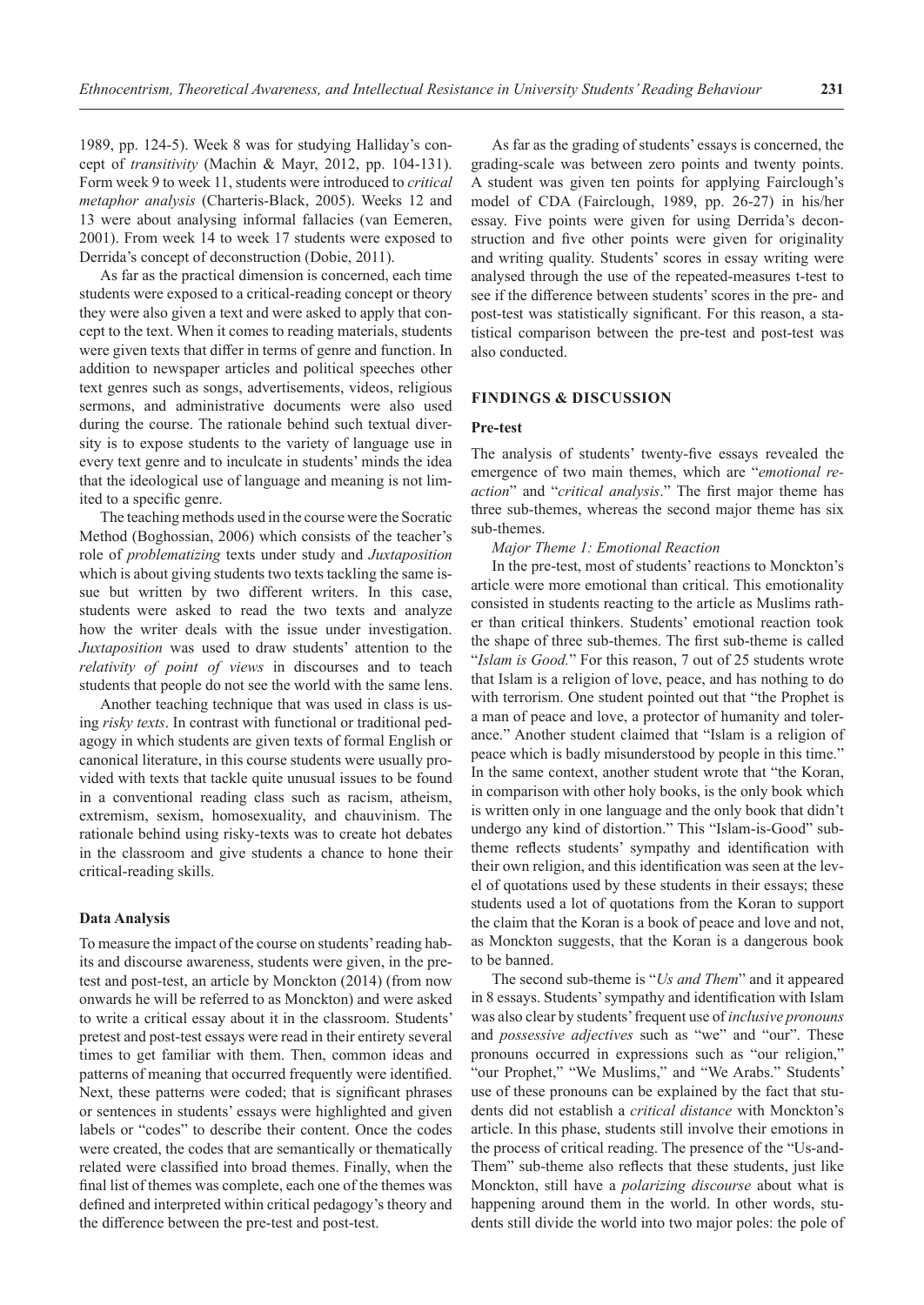innocent Muslims and the pole of evil Westerners. One major characteristic of polarization in discourse is that it oversimplifies the complexity of the real world and substitutes it with an imaginary dichotomy in which the world is made of white and black powers.

The third sub-theme is "*True Muslims vs. False Muslims*" and it occurred in 6 essays. Students wrote that the terrorists mentioned in the article are not true Muslims. One student asserted that "terrorists do not represent Islam." Another student pointed out that "terrorists are not Muslims, but liars using Islam as a cover or mask." The third student wrote that "those who commit terrorism are no longer Muslims even if they used to be so because terrorism is a harming term to be used with Islam as a peaceful religion," whereas the fourth student pointed out that "Muslims are not [true] representations of their holy book; they are followers which means strictness varies depending on their understanding of the actual teaching of the Koran." In this stage of analysis, students still believe in an *ideal Islam*; an Islam which is pure, peaceful, and clean. According to these six students, Islam is good and all the negative images that some people associate with Islam do not come from Islam itself, but they come from some Muslims who are not "true followers" of the Quran. This "True Muslims vs. False Muslims" sub-theme, just like the other two previous sub-themes mentioned above, is another manifestation of students' emotionally-driven reading of Monckton's article. In Nietzschean terms, Students' will to creed still overwhelm their will to truth and knowledge. In plain words, students still cannot detach themselves from their Islamic identity and conduct an analysis free of subjective feelings and emotional reactions.

### *Major Theme 2: Critical Analysis Glimpses*

Although many students reacted emotionally to Monckton's article, many other students tried to read it critically. Thus, these students pointed out that Monckton tried to manipulate his readers by using many discursive strategies. The critical analysis theme took the form of six sub-themes that appeared in students' essays. Although rare and sometimes not very clear, these sub-themes were the first germs or glimpses of students' critical discourse analysis abilities. These sub-themes are "De-contextualization," "Information Deletion," "Sword-verses Metaphor," "Contradictions," "Sweeping Overgeneralizations," and "Irrelevant Information.'

The "De-contextualization" sub-theme was the first glimpse or germ of students' CDA skills and was found in 8 out of 25 essays. These students noticed Monckton's fallacious use of Quranic verses and pointed out that his use of verses from the Quran was biased in the sense that the Quranic verses he cited were used out of their historical contexts and were used to demonize Islam's holy book.

The "Information-Deletion" sub-theme was found in 8 essays. Students remarked that while quoting the Koran Monckton strategically and manipulatively deleted a lot of information to serve his ideological agenda. One student wrote that "when you look up the entire verse in the Koran you figure out that much information that are necessary for the good understanding of the verse was intentionally

deleted [by Monckton] to serve his agenda." Another student noticed that Monckton "included only the verses that serve his purpose."

The "Sword-verses Metaphor" sub-theme appeared in 6 essays. Students wrote that Monckton labelled some verses in the Quran as "sword verses," hence the use of the "sword" metaphor. These students pointed out that this metaphor suggests "killing and slaughtering" and was used by Monckton to inculcate in his readers' minds the idea that the Koran is a violent book which "incites to murder."

The fourth sub-theme is about contradictions within discourse. Some students spotted some contradictions in the argumentative structure of the article. For example, a student remarked that Monckton calls for freedom of speech for everybody, but at the same time he claims that "anyone who reads any of these passages [from the Quran] out loud is to be charged with crime." On the other hand, another student discovered another type of contradiction and she wrote that Monckton "claims that the majority of Muslims make their utmost to live in peace and only a minority is turned to violence. If such is the case, this student argued, then the Koran should be acquitted of its interrelationship with violence; all Muslims read the same version of Koran." This sub-theme of contradictions within the article's structure was found in five essays.

The fifth sub-theme is "Sweeping Overgeneralizations". In his article, Monckton claimed that 62 % of Quran incites to murder and whatever page you open in the Quran you would find verses of hatred and violence. This claim was considered by some students as a baseless sweeping-overgeneralization fallacy. However, the allusion to this fallacy appeared in no more than 3 out of 25 essays. The students who spotted this fallacy neither mentioned the concept of "fallacy" in their essays nor did they label the fallacy as a "sweeping-overgeneralization." Students simply wrote that Monckton's reasoning was wrong.

The sixth and last sub-theme is "Irrelevant Information". Among all the much information Monckton included in his article, some students claimed that a great part of this information is irrelevant to the issue he wanted to tackle. Monckton endeavoured to criticize the Quran and tried to make readers believe that the Quran is a book which "incites to murder". However, he included much information about his friend's experience of Christian evangelism in Saudi Arabia and Australia. By putting this kind of information in his article, Monckton, students argued, used irrelevant information to the issue he tackled. And this explains the appearance of the "Irrelevant-Information" sub-theme in students' essays. This sub-theme, however, was found in only 2 out of 25 essays.

#### **Post-test**

In comparison with the pretest, three major themes appeared in students' post-test essays. Each one of these major themes has a few sub-themes and concepts that are associated with it.

*Major Theme 1: Theoretical Framework Emergence* The emergence of a theoretical framework for reading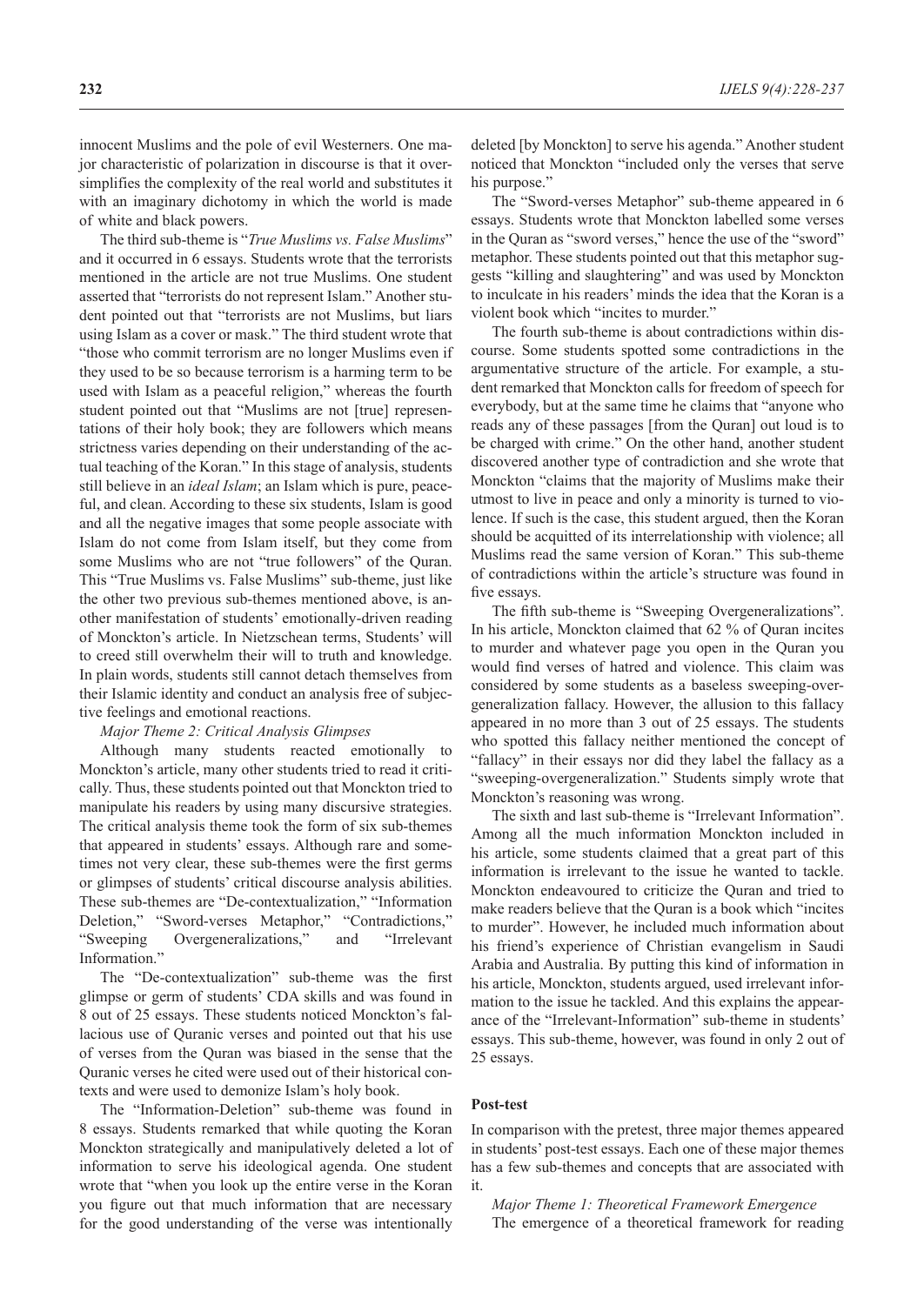texts is a striking feature of students' post-test essays. This theoretical framework theme took the shape of two basic concepts. The first concept is "*language as a social practice"* and the second one is "*preferred reading*." As far as the first concept is concerned, 14 out of 25 students have drawn upon some theories of the sociology of language and discourse. Thus, these students referred to prominent CDA analysts such as Fairclough, van Dijk, Foucault, and Derrida. The presence of these theoretical elements in students' writings reflects the fact that these students are now more aware than before of the relation between discourse and society and how one shapes the other. In comparison with the pretest, in which students tackled the article without any clear theoretical framework, these 14 students showed that they now have under their hands a sophisticated tool-kit of analytical concepts and a rich theoretical background. Hence, these students no longer see language and discourse as innocent tools through which people transmit their ideas, but they see language or discourse as "*a social practice*" which serves the interests and ideology of the person using it.

The second concept is "*preferred reading.*" In their essays, 14 out of 25 students started their analyses of Monckton's article by presenting a *preferred reading* of the article and drawing about the "*ideal reader"* for whom Monckton is writing his article. Preferred reading refers to the way the producer of a text wants his audience or ideal readers to read or interpret his text (Baker & Ellece, 2011, p. 101).

On the first days of the course, whenever I give students a text to read it critically, students automatically started looking for weak points, gaps or contradictions in the text. However, after some days of theoretical instruction and critical-reading practice students learnt that the first thing they should start with while doing a critical reading of a given text is to do a *preferred reading* of the text. In other words, students should, first, present the main thesis of the text, then how its author wants his or her text to be read, and finally, they have to think about the text's ideal reader or target audience who would consume the text and take its thesis for granted. On the contrary, in the pretest students did not mention anything about the preferred reading of Monckton's article. Students just "jumped on" the article and started critiquing it.

By drawing on the preferred-reading concept, in the post-test, students showed a kind of critical distance between them and Monckton's article. By doing this kind of preferred reading, students, in contrast with the pretest, emotionally detached themselves from the article, even though it attacks their religion, and tactically read it almost exactly as Monckton wanted it to be read. This emotional detachment from the article is one of the basic manifestations of critical reading. In comparison with the pretest essays, in the posttest essays students did not identify themselves with Islam, though it is the object of attack in Monckton's article, and they did not use any kind of *inclusive pronouns* such as "we" and "our" which refer to their social identity and cultural belonging. Moreover, by providing this kind of reading, students made it clear that, as we will see in the next sections, they no longer believe in one ideal and *static reading* of the

text, but instead of that they now think that a text, any text, is open to multiple readings and diverse interpretations.

*Major Theme 2: The Rise of Resistant Reading*

Resistant reading is the second major theme. Thanks to the critical-reading course, students managed to produce a *resistant reading* of Monckton's article. Resistant reading is the reading which goes against the grain; it is a critical reading which contests the intended meanings of the text and the subject positions the text proffers (Baker and Ellece, 2011, pp. 120-21). Students' resistant reading mainly took the form of a CDA analysis of Monckton's article. Hence, 25 out of 25 students tried more or less successfully to uncover how language and ideology work in the article. In this respect, many CDA concepts such as *metaphorization*, *transitivity*, *passivization*, *modality*, *pronominalization*, *presupposition*, *intertextuality*, *misquoting,* and *manipulation* appeared in all students' essays. In pretest essays, CDA analysis appeared only in few essays and focused on three or four forms of discursive manipulation such as de-contextualization, information-deletion, sword-verses metaphors, contradictions, sweeping-overgeneralizations, and irrelevant-information. These discursive techniques that were used by Monckton were spotted by students only 8, 8, 6, 5, 3, and 2 times respectively. However, in the post-test these same discursive strategies were spotted by most students. Moreover, these strategies were described by students in a subtle technical language. For instance, decontextualization was called misquoting, sword-verses metaphor was called metaphorization, and sweeping-overgeneralizations were described as fallacies. From a statistical point of view, the above-mentioned discursive strategies, that is decontextualization, information-deletion, sword-verses metaphor, contradictions, and sweeping-overgeneralizations were predominant in students' post-test essays and were spotted by students 13, 10, 7, 4, and 17 times respectively.

However, even if these two sub-themes, which are the contradiction sub-theme and the irrelevant-information subtheme, statistically decreased in comparison with the pretest, in the post-test essays students focused more on another form of critical reading. This form, as we shall see in the next section, is Derrida's Deconstruction.

### *Major Theme 3: Subverting Text's Logos*

In the post-test, students tried to use a new approach of discourse analysis other than Fairclough's (1989) CDA model. This approach is Derrida's deconstruction and it appeared in 13 out of 25 essays. However, if deconstruction is the third major theme in students' analyses, this theme took the form of many different concepts that students borrowed from Derrida.

The first concept is the "*transcendental signified*" and it appeared in 7 essays. In Derrida's deconstruction, the transcendental signified is any external point of reference or meaning upon which one may build a concept, a worldview, or a whole signifying system. Humanity has known, throughout its history, many transcendental signifieds such as God, Reason, Science, and Modernity. Thus, a transcendental signified is considered by people who believe in it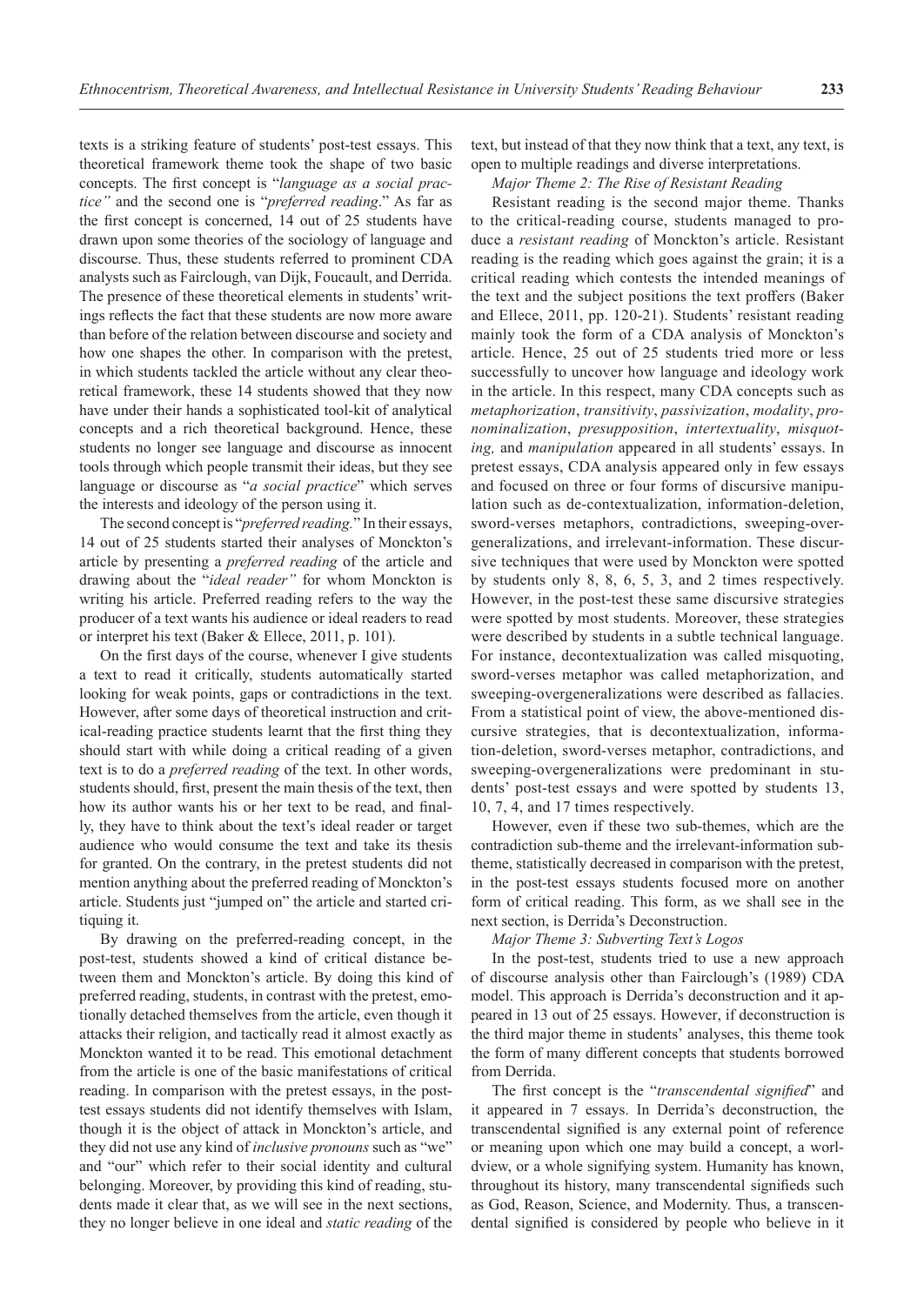as absolute, irreducible, stable, timeless and transparent (Chandler, 2007, p. 263).

These seven students, mentioned above, argued in their essays that Christianity is Monckton's transcendental signified, which means that the discourse in his article derives its meaning from and dissect the world according to the logic and metaphysics of Christianity. Thus, these students maintained that Christianity is the *semantic centre* of the article and, consequently, any non-Christian element or perspective, in this case it is Islam, is to be pushed to the margin of the article and considered as strange, savage, weird, uncivilized, and inferior.

The second concept is "*voice distribution*" and it appeared in 6 essays. In these essays, students argued that since power relationships in the article are asymmetrical, and Monckton occupies the article's centre, and Muslims, his opponents, occupy the margin, the result of this asymmetry is that the only heard voice in the article is the voice of Monckton himself, whereas Muslims are silenced. One of these six students pointed out that "Muslims views are excluded [from the article] and only Monckton has the right to voice out his evidence and arguments. The absence of Muslims' voice makes the text unbalanced."

Recognizing the *unbalanced distribution of voice* within the article is another manifestation of students' discourse awareness becoming more critical. Recognizing how voice is distributed within a discourse is a crucial element in understanding how people are positioned by discourse and how such positioning influences the way readers see the issue being tackled by that discourse.

The third and last concept is "*gaps and loose stones"* and it appeared in 3 essays. Students argued that Monckton's article contains many loose stones if pulled out the logic or the whole construction of his article would collapse. A loose stone in a text is "the thread which if pulled the whole of text's texture would be unravelled." Thus, a loose stone is a contradiction, an illogical element or a fissure within the structure of the text. Drawing upon the loose stones in Monckton's article, a student remarked that "[the article's] discourse is self-problematic: the writer believes in peace but uses a violent discourse against Muslims." On the other hand, another student wrote that "[another] loose stone in this discourse is that freedom is exclusive to Muslims. Christians have the right to worship wherever they go. Muslims mustn't. If they do, they will be penalized." Moreover, a third student even tried to subvert the text's logos by writing that

[The article's] binary opposition holds the ideology that Christianity is a religion of peace whereas Islam is a religion of savagery and sword verses. Ironically, when we reverse this binary opposition we [get] the same result, having in mind that the bible, also, has similar verses to those in the Quran.

The fact that students did manage to apply a Derridian deconstructive reading to Monckton's article is a strong argument that students not only acquired discourse awareness, that is being aware how mechanically a discourse makes meaning, but also this discourse awareness has become *critical*. In other words, students have started seeing how

meaning in discourse is organically related to the socio-political context in which it is produced.

When students tried, more or less successfully, to draw upon textual dimensions such as text's metaphysics, that is its transcendental signified, and also explore other dimensions such as the distribution of voice, silence, and gaps in Monckton's article, this means that students' reading behaviour has undergone a *paradigm shift*. Students have moved from *functional reading,* which sees meaning in texts as universal, static, and neutral to *resistant reading* which aims at "unmasking internal contradictions, or inconsistencies in the text [and] to show the disunity which underlies its apparent unity" (Barry, 2002, p. 72).

### **Pretest Post-test Comparison**

In the pretest, two major themes and nine subthemes appeared in students' essays, whereas three major themes and six basic concepts appeared in the post-test essays. However, the appearance of nine sub-themes in the pretest does not mean that students' pretest essays were better than their posttest essays. For among the nine sub-themes that emerged in the pretest, only six of them can be considered as manifestations of CDA, the other three sub-themes namely the "Islamis-Good" sub-theme, the "Us-and-Them" sub-theme, and the "True-Muslims-vs.-False-Muslims" sub-theme are manifestations of students subjective reading and emotional reaction to Monckton's article. These three sub-themes revealed that students still at that time involve their subjective feelings and their Islamic identity in the process of critical reading. Second, the frequency of all the nine sub-themes was not strong; in most cases the sub-themes did not occur more than eight times in students' essays.

In the post-test, only three major themes emerged in students' analyses. However, there are some remarks that should be made clear here. First, all the three major themes are manifestations of high-order critical thinking and critical reading. In their analyses, most students drew upon scholarly reading approaches such as post-structuralism, Marxism, critical theory and CDA. Second, the mode of the frequency of these three major themes in the post-test was higher than in the pretest. For instance, CDA was found in 25 out of 25 essays. The concepts of "preferred reading" and "language as a social practice" appeared in fourteen essays. In addition to that, the concept of CDA which appeared in the post-test is in fact an umbrella term which contained approximately between seven and ten concepts and analytical techniques that were used by students in their essays. However, because these concepts and techniques were numerous and diverse, they were put under one umbrella term, which is CDA.

As far as students' essays grades are concerned, in the pretest the mean grade of the whole class was 10.76 over 20 points, whereas in the post-test the mean reached 13.66 over 20 points. Thanks to the critical reading class, the class's mean increased for about 3 points or degrees. The mode in the pretest was 11.00 points, whereas in the post-test this mode reached 14.00 points. Again, students' mode increased for 3 grades. The maximum grade or mark in the pretest did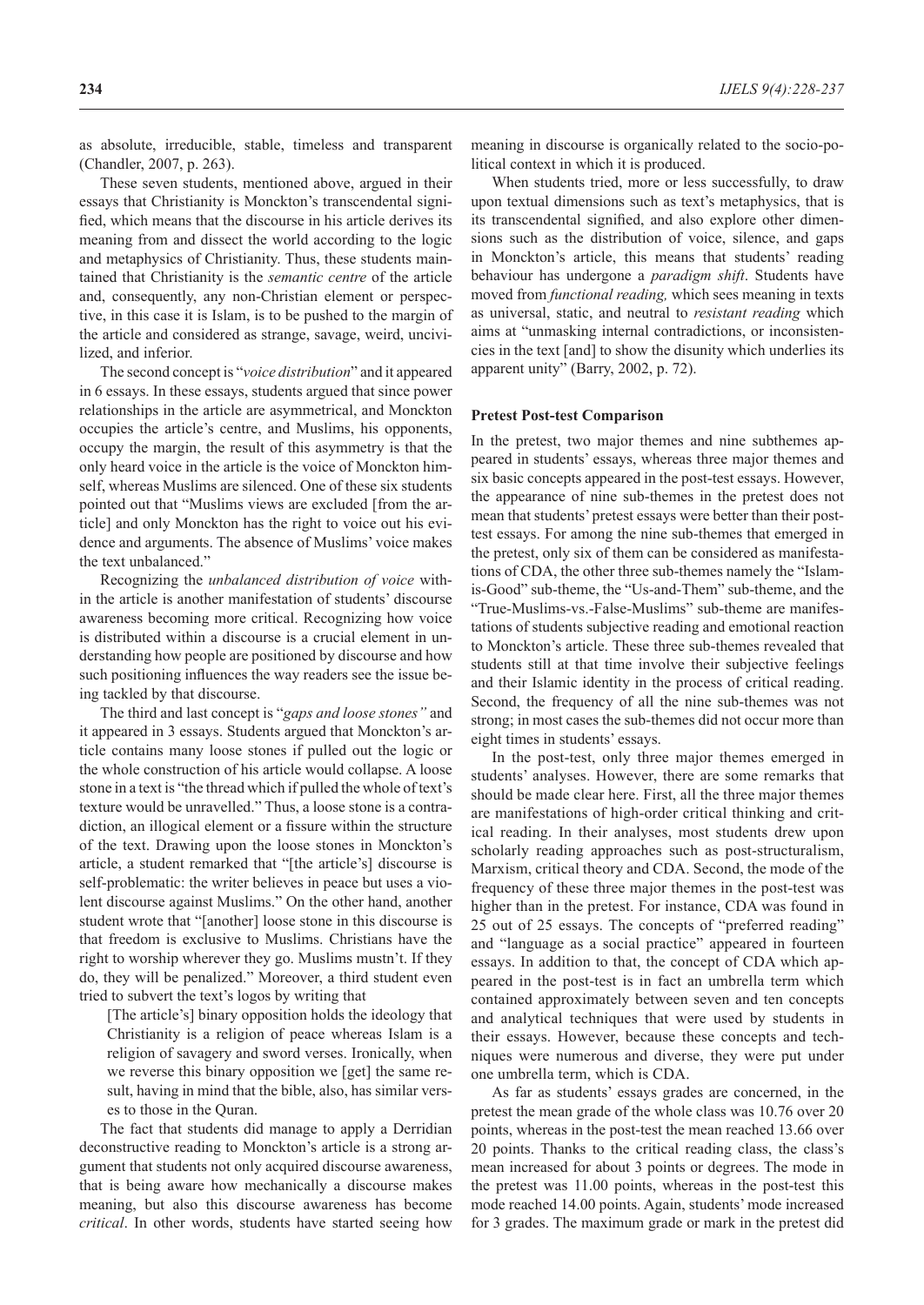not go beyond 12.00 points. However, in the post-test this grade reached 15.50 points.

The study's dependent t-test also showed remarkable results. As Table 1 below shows, there was a statistically significant increase in students' grades from pretest ( $M = 10.76$ , SD = .59) to post-test (M = 13.66, SD = 1.10, t (24) = -13.93, p˂.001 (two-tailed). The mean increase in students' grades, as Table 2 below shows, was -2.90 with a 95% confidence interval ranging from -3.32 to -2.47. The eta squared statistic (.88) indicated a large effect size.

The differences between the pre-test and the post-test might be as large as three points or as small as about two points and a half with 95% confidence. The CI is large since it is much further from zero; we can statistically conclude that the students improved in their performance. The null hypothesis that there is no difference in means could be rejected and the alternative hypothesis that teaching reading within critical pedagogy's framework is more fruitful than in a functional pedagogy is very probably true.

Now, what have the findings mentioned above to do with the study's questions and its theoretical framework; especially with concepts such as *functional pedagogy*, *problem-posing pedagogy*, *empowerment*, and *conscientization*? To answer this question, we have to look at the study's pretest findings. The findings showed that more than half of students did not show any sign of situating their reading habits in any social or philosophical theory. Students used to have a traditional or functional view of reading; they viewed reading as no more than understanding the text's general idea, its writer's viewpoint, and vocabulary. They were not very aware of the ideological functions of discourses and, thus, they used to take things for granted without questioning them. These findings suggest that reading practice in the Moroccan educational system is more functional than critical. Therefore, the dichotomy of functional or banking pedagogy versus critical pedagogy found in the literature is probably a true hypothesis.

In this study the course's main objective was to develop students' *critical discourse awareness*. Discourse awareness has been acquired by students when they started realizing that discourses are varied, complex, subtle, man-made,

| <b>Paired Samples Statistics</b>                                      |       |    |                          |                           |  |  |  |  |  |
|-----------------------------------------------------------------------|-------|----|--------------------------|---------------------------|--|--|--|--|--|
|                                                                       | Mean  | N  | Std.<br><b>Deviation</b> | <b>Std. Error</b><br>Mean |  |  |  |  |  |
| Pair 1                                                                |       |    | ٠                        |                           |  |  |  |  |  |
| The Ouran Is Illegal                                                  | 10.76 | 25 | 59722                    | .11944                    |  |  |  |  |  |
| (before intervention)<br>The Ouran Is Illegal<br>(after intervention) | 13.66 | 25 | 1.10604                  | .22121                    |  |  |  |  |  |

| Table 2. Paired samples test |  |
|------------------------------|--|
|------------------------------|--|

|        |                                                                                                 |              | Paired Differences |            |                                                     |             |            |    |                 |
|--------|-------------------------------------------------------------------------------------------------|--------------|--------------------|------------|-----------------------------------------------------|-------------|------------|----|-----------------|
|        |                                                                                                 |              |                    | Std. Error | 95% Confidence Interval of the<br><b>Difference</b> |             |            |    |                 |
|        |                                                                                                 | Mean         | Std. Deviation     | Mean       | Lower                                               | Upper       |            | df | Sig. (2-tailed) |
| Pair 1 | The Quran Is Illegal<br>(before intervention) - The<br>Quran Is Illegal (after<br>intervention) | $-2.90000 -$ | 1.04083            | .20817     | $-3.32963-$                                         | $-2.47037-$ | $-13.931-$ | 24 | .000            |

**Paired Samples Tes** 

multi-dimensional, contextual, and historical. However, the ultimate objective of the course was not only acquiring discourse awareness, but also that this discourse awareness should be *critical*. In *a problem-posing education*, students are trained to acquire *conscientization*, which means "developing a critical awareness" that would enable students to "perceive social, political, and economic contradictions [and therefore] take action against the oppressive elements of reality" (Freire, 1970, p.19). Implementing this concept in a critical-reading course would mean enabling students to demystify how social structures, ideology, and asymmetrical power relationships work in discourses and how discourses are produced, interpreted, and reproduced in society.

Thanks to the course, students developed a new critical awareness of what critical reading, language, and discourse stand for. The critical dimension has been achieved when students started establishing a bridge between discourse and society. Students learned that discourses are not innocent, but that they are biased, problematic, ideologically driven, and deeply embedded in social and political structures. The post-test's results showed that the change in students' reading and thinking behaviour took place at two levels: (i) reading paradigm, and (ii) meta-language. In their post-test essays, most students drew upon scholarly reading approaches such as post-structuralism, Marxism, and CDA. Moreover, the subjective and emotional reactions to Monckton's article, which appeared in the pretest, have almost disappeared in the post-test. In other words, students became more aware of the ideological functions of texts and the asymmetrical power-relationships that underpin them. In addition to that, students showed a tendency to place texts in their political and economic contexts and interpret them according to the social interests they serve. Accordingly, these findings show strong evidence that Freire's (1970) concept of *conscientization* does have strong theoretical and practical credibility; and if it is to be taken seriously by teachers in their reading activities, it would empower their students by leading them to more intellectual and political independence.

This study's findings have pedagogical implications for teaching critical-reading and for making critical reading textbooks. While developing students' reading skills, teachers should not forget developing students' critical discourse awareness. Teachers should help students understand that meanings and attitudes in discourses have *social consequences* and that they either empower or dis-empower people's positions in society. To the best of my knowledge, in Morocco there are no textbooks for teaching reading within critical pedagogy's framework. Therefore, making and developing critical-pedagogy-oriented textbooks is urgently needed.

Unlike other studies in the literature such as Wallace (2003), Ebrahimi and Rahimi (2013), and Dar et al. (2010) who used CDA as the sole critical reading in their interventions, or Ko (2013) and Correia (2006) whose interventions were not conducted within any clear paradigm or grand theory, the findings of this study indicate that making an empowering and emancipatory critical-reading course should take into consideration two elements: the theoretical framework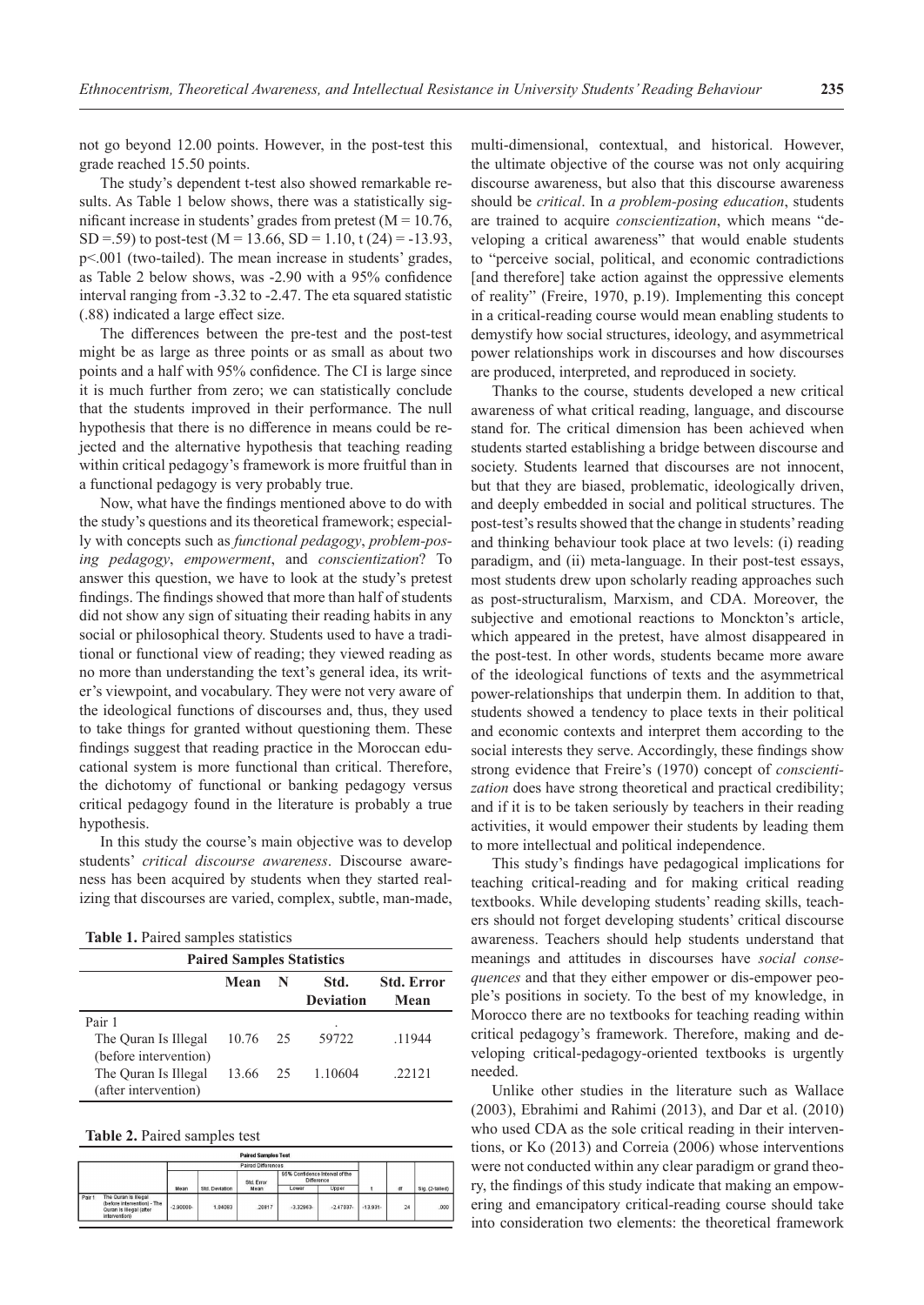element and the epistemological element. Reading is a social practice; that is, it has political, social, and career objectives. In the context of this study, the theoretical framework was critical pedagogy. Therefore, the objective was endowing students with an awareness that would enable them see when and how discourses empower and dis-empower individuals in society. The epistemological element was realized by teaching a diverse, but at the same theoretically homogenous, set of critical reading techniques and concepts. Thus, CDA was used to show students how language works in discourse and critical theory was used to enable them to situate discourse in its socio-political context and how that discourse affects, positively or negatively, individuals' positions in the hierarchical structures of society.

This study does, however, have three limitations. The first limitation is that it is a repeated-measures study, which means no control group was used, and the second limitation is that participants were not randomly selected. The third limitation is that the text which was used in the pretest was the same one that was used in the post-test. However, this study does have some strengths and contributions. First, the difference between students' reading behavior in the pretest and the post is very large. Second, in comparison with the literature, this study is unique in its conception of how a critical-reading syllabus might be designed. This study provides the community of critical pedagogy's practitioners with a unique syllabus in which three perspectives were fused together. These perspectives are critical pedagogy, critical theory, and CDA. Finally, what distinguishes this study from the studies in the literature is that it aimed not only at changing students' critical-reading skills, but also their worldviews. So, despite the study's weaknesses at the level of validity and reliability, the value of this study should be seen from the perspectives of the transferability and applicability of its insights rather than the replicability and generalizability of its findings. However, conducting another study like this, but within a true experimental research design would probably give more valid and more reliable findings.

# **CONCLUSIONS**

The findings of this study show that teaching critical reading within critical pedagogy's framework has caused a paradigm shift in students' reading habits and worldviews. Their reading habits have become more critical, and they have developed ontologically and epistemologically. Students have learned the habit of reading a text in the light of a theory which explains its political and socio-historical context. Finally, students have also discarded the bad reading habit of engaging their emotions, cultural identity, and common sense in their analyses of discourses and narratives. To sum up, students' ethnocentrism has retreated, and their reading behaviour has become more theoretically oriented and intellectually more resistant.

# **REFERENCES**

Baker, P., & Ellece, S. (2011). *Key Terms in Discourse Analysis*. Continuum International Publishing Group.

- Barry, P. (2002). *Beginning Theory*. Manchester University Press.
- Boghossian, P. (2006). Socratic pedagogy, critical thinking, and inmate Education. *Journal of Correctional Education*, *57*(1), 42-63.
- Chandler, D. (2007). *Semiotics The Basics*. Routledge.
- Charteris-Black, J. (2005). *Politicians and Rhetoric: The Persuasive Power of Metaphor*. Palgrave Macmillan.
- Correia, R. (2006). Encouraging critical reading in the EFL classroom. *English Teaching Forum*, *44*(1), 16-27.
- Cots, J.M. (2006). Teaching 'with an attitude': Critical discourse analysis in EFL teaching. *ELT Journal*, *60*(4), 336–345.
- Creswell, J. W. (2012). *Educational Research*. Pearson Education.
- Dar, K.Z., Rahimi, A., & Shams, M.R. (2010). Teaching reading with a critical attitude: Using critical discourse analysis to Raise EFL university students' critical language awareness. *International Journal of Criminology and Sociological Theory*, *3*(2), 457-476.
- Dobie, A. B. (2011). *Theory into Practice: An Introduction into Literary Criticism*. Cengage Learning.
- Ebrahimi, N., & Rahimi, A. (2013). Towards a more efficient EFL reading comprehension classroom environment: The role of content and critical reading. *Apples – Journal of Applied Language Studies*, *7*, 1–15.
- Fairclough, N. (1989). *Language and Power*. Longman.
- Foucault, M. (1979). Truth and power, an interview with Fontano and Pasquino. In M. Morris, & P. Patton **(**Eds.), *Michel Foucault: Power/Truth/Strategy* (pp. 29–48). Feral Publications.
- Freire, P. (1970). *Pedagogy of the Oppressed*. Continuum Publishing.
- Freire, P. (2005). *Pedagogy of the Oppressed*. Continuum Publishing.
- Freire, P., & Macedo, D. (2005). *Literacy: Reading the Word and the World*. Routledge, Taylor & Francis Group.
- Giroux, H. (2010). Lessons From Paulo Freire. Retrieved on April 13<sup>th</sup>, 2014 from http://chronicle.com/article/Lessons From-Paulo-Freire/124910/
- Harste, J. C. (2003). What do we mean by literacy now? *Voices from the Middle*, *10*(3), 8-12.
- Hazaea, A. (2020). Fostering critical intercultural awareness among EFL students through critical discourse analysis. *Íkala, Revista de Lenguaje y Cultura*, *25*(1), 17-33. doi: 10.17533/udea.ikala.v25n01a06
- Kincheloe, J. L., & Steinberg, S. R. (1997). *Changing Multiculturalism*. Temple University Press.
- Ko, M.Y. (2013). A case study of an EFL teacher's critical literacy teaching in a reading class in Taiwan. *Language Teaching Research*, *17*(1), 91- 108.
- Lewison, M., Flint, A., & van Sluys, K. (2002). Taking on critical literacy: The journey of newcomers and novices. *Language Arts*, *79*(5), 382-392.
- Machin, D., & Mayr, A. (2012). *How to Do Critical Discourse Analysis*. Sage.
- Matin, M. F. (2017). The implementation of critical discourse analysis in an English classroom. *Indonesian EFL Journal*, *3*(1), 11-20